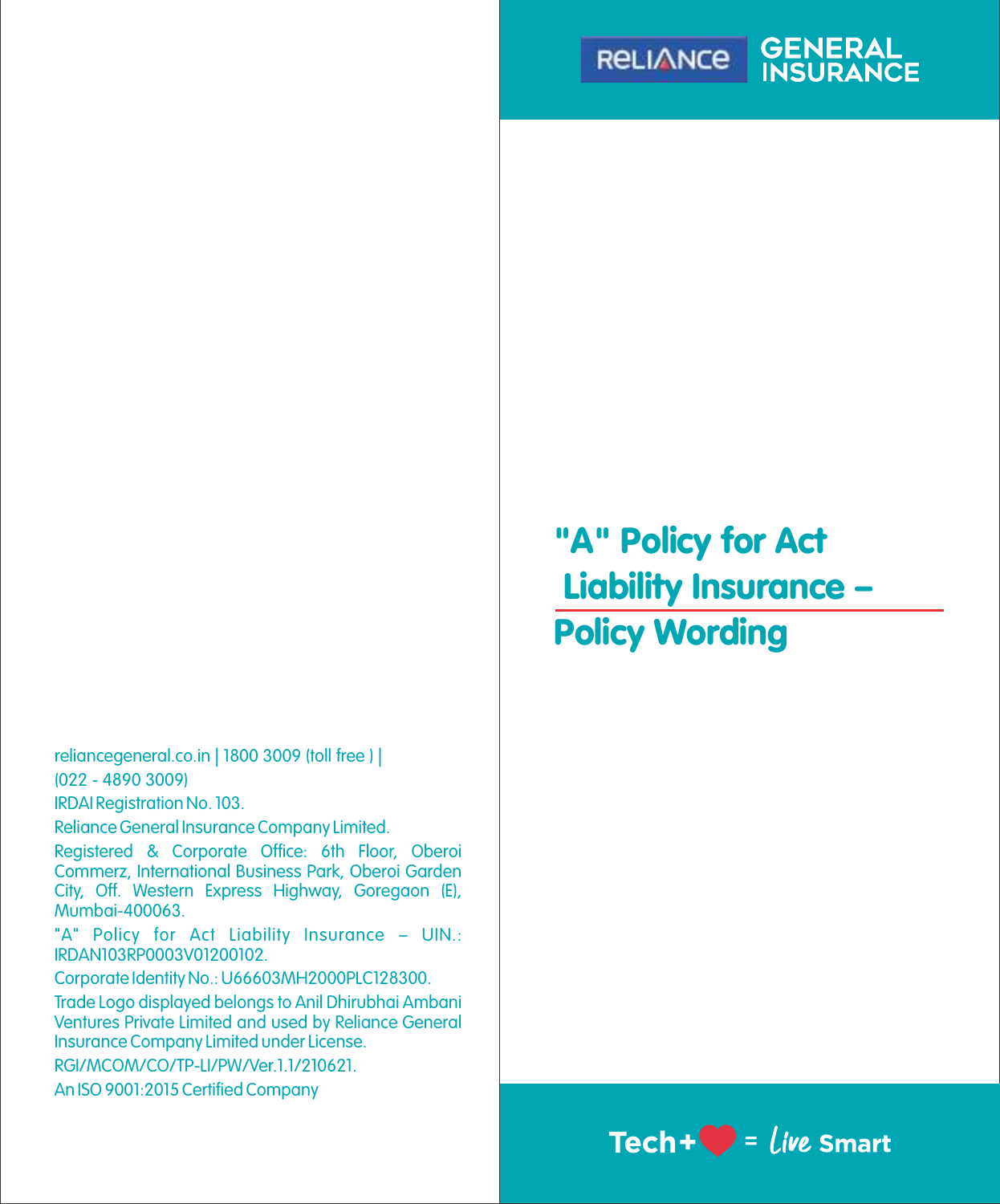Whereas the insured by a proposal and declaration dated as stated in the Schedule which shall be basis of this contract and is deemed to be incorporated herein has applied to the Company for the insurance hereinafter contained and has paid the premium as consideration for such insurance in respect of events occurring during the period of insurance.

# **NOW THIS POLICYWITNESSETH**

That subject to the Terms, Exceptions and Conditions contained herein or endorsed or expressed hereon:

## **LIABILITYTO THIRD PARTIES**

- 1. Subject to the Limit of liability as laid down in the schedule hereto, the Company will indemnify the insured in the event of accident caused by or arising out of the use of the Motor Vehicle anywhere in India against all sums including claimant's costs and expenses which the insured shall become legally liable to pay in respect of
	- i. death of or bodily injury to any person so far as it is necessary to meet the requirements of the Motor Vehicles Act.
	- ii. damage to property other than property belonging to the insured or held in trust or in the custody or control of the insured up to the limit specified in the schedule.
- 2. The Company will also pay all costs and expenses incurred with its written consent.
- 3. In terms of and subject to the limitations of the indemnity which is granted by this policy to the insured, the Company will indemnify any driver who is driving the Motor Vehicle on the insured's order or with insured's permission provided that such driver shall as though he/she were the insured observe fulfill and be subject to the terms exceptions and conditions of this policy in so far as they apply.
- 4. In the event of the death of any person entitled to indemnity under this policy the Company will in respect of the liability incurred by such person indemnify his/her personal representative in terms of and subject to the limitations of this Policy provided that such personal representative shall as though such representative was the insured observe fulfill and be subject to the terms exceptions and conditions of this Policy in so far as they apply.
- 5. The Company may at its own option
	- (A) arrange for representation at any Inquest or Fatal Inquiry in respect of any death which may be the subject of indemnity under this Policy and

(B) undertake the defense of proceedings in any Court of Law in respect of any act or alleged offence causing or relating to any event which may be the subject of indemnity under this Policy.

#### **AVOIDANCE OF CERTAIN TERMS AND RIGHT OF RECOVERY**

Nothing in this Policy or any endorsement hereon shall affect the right of any person indemnified by this Policy or any other person to recover an amount under or by virtue of the provisions of the Motor Vehicles Act.

But the insured shall repay to the Company all sums paid by the Company which the Company would not have been liable to pay but for the said provisions.

## **APPLICATION OF LIMITS OF INDEMNITY**

In the event of any accident involving indemnity to more than one person any limitation by the terms of this Policy and/or of any Endorsement thereon of the amount of any indemnity shall apply to the aggregate amount of indemnity to all persons indemnified and such indemnity shall apply in priority to the insured.

# **PERSONALACCIDENT COVER FOR OWNER-DRIVER**

Subject otherwise to the terms exceptions conditions and limitations of this Policy, the Company undertakes to pay compensation as per the following scale for bodily injury/ death sustained by the owner-driver of the vehicle in direct connection with the vehicle insured or whilst mounting into/dismounting from or traveling in the insured vehicle as a co-driver, caused by violent, accidental, external and visible means which independently of any other cause shall within six calendar months of such injury result in

| <b>Scale of compensation</b>                                                        |      |  |
|-------------------------------------------------------------------------------------|------|--|
| I) Death                                                                            | 100% |  |
| (ii) Loss of two limbs or sight<br>of two eyes or one limb and<br>sight of one eye. | 100% |  |
| (iii) Loss of one limb or sight<br>of one eye                                       | 50%  |  |
| (iv) Permanent total<br>disablement from injuries<br>other than named above.        | 100% |  |

#### **Provided always that**

- the compensation shall be payable under only one of the items (i) to (iv) above in respect of the owner-driver arising out of any one occurrence and the total liability of the insurer shall not in the aggregate exceed the sum of Rs. 15 during any one period of insurance.
- 2) No compensation shall be payable in respect of death or bodily injury directly or indirectly wholly or in part arising or resulting from or traceable to (a) intentional self injury suicide or attempted suicide physical defect or infirmity or (b) an accident happening whilst such person is under the influence of intoxicating liquor or drugs.

#### **This cover is subject to**

- (a) the owner-driver is the registered owner of the vehicle insured herein;
- (b) the owner-driver is the insured named in this policy.
- the owner-driver holds an effective driving license, in accordance with the provisions of Rule 3 of the Central Motor Vehicles Rules, 1989, at the time of the accident.

# **GENERALEXCEPTIONS**

- 1. The Company shall not be liable in respect of any claim arising whilst the vehicle insured herein
	- (a) being used otherwise than in accordance with the "Limitations as to Use"
		- or
	- (b) being driven by or is for the purpose of being driven by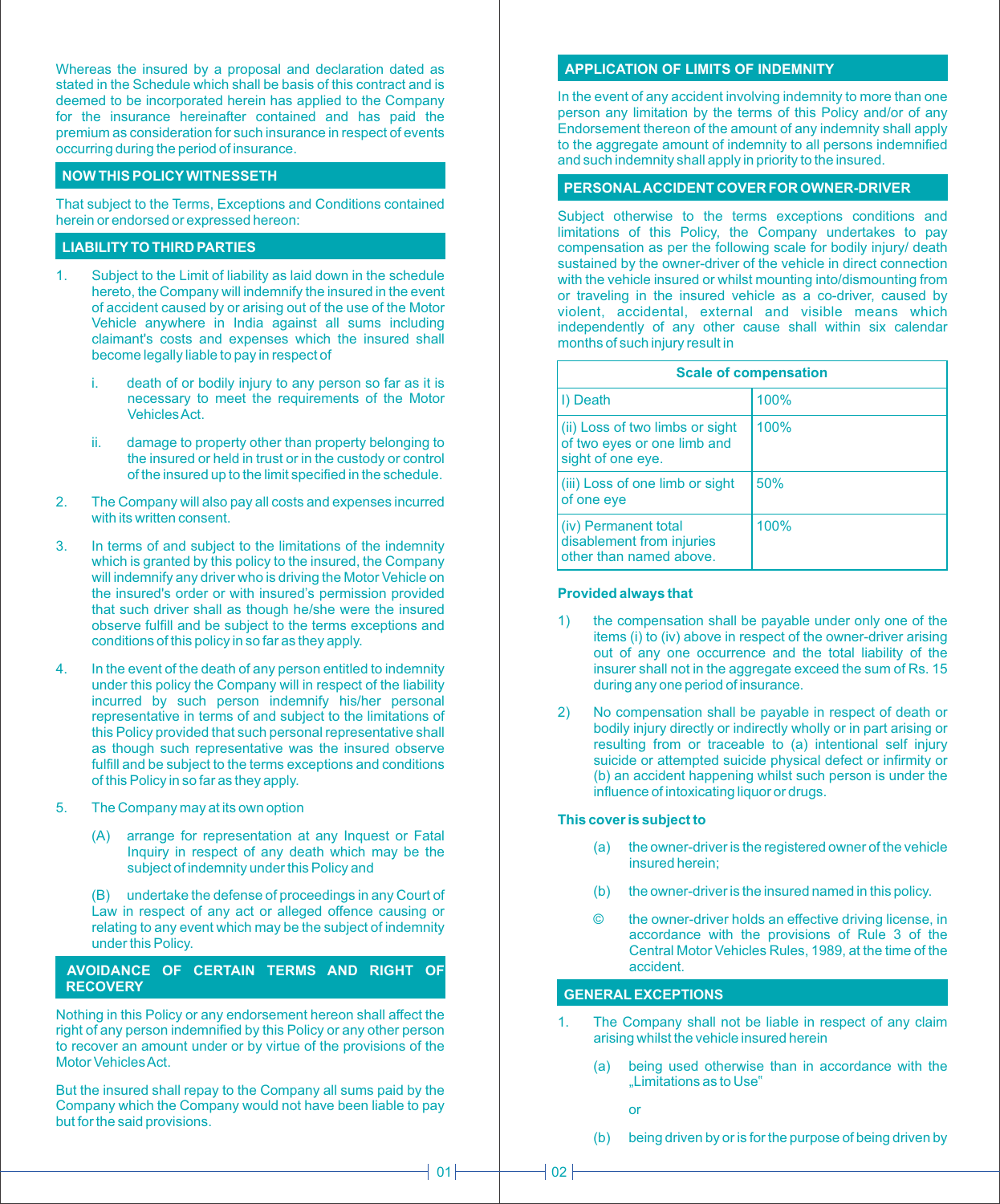him/her in the charge of any person other than a Driver as stated in the Driver's Clause.

- 2. The Company shall not be liable in respect of any claim arising out of any contractual liability.
- 3. Except so far as is necessary to meet the requirements of the Motor Vehicles Act, the Company shall not be liable in respect of death arising out of and in the course of employment of a person in the employment of the insured or in the employment of any person who is indemnified under this policy or bodily injury sustained by such person arising out of and in the course of such employment.
- 4. Except so far as is necessary to meet the requirements of the Motor Vehicles Act, the Company shall not be liable in respect of death or bodily injury to any person (other than a passenger carried by reason of or in pursuance of a contract of employment) being carried in or upon or entering or mounting or alighting from the Motor Vehicle at the time of the occurrence of the event out of which any claim arises.
- 5. The Company shall not be liable in respect of any liability directly or indirectly or proximately or remotely occasioned by contributed by or traceable to or arising out of or in connection with War, Invasion, the Act of foreign enemies, hostilities or warlike operations (whether before or after declaration of war), Civil War, Mutiny, Rebellion Military or usurped power or by any direct or indirect consequences of any of the said occurrences and in the event of any claim hereunder, the Insured shall prove that the accident, loss, damage and/or liability, arose independently of and was in no way connected with or occasioned by or contributed to by or traceable to any of the said occurrences or any consequences thereof and in default of such proof, the Company shall not be liable to make any payment in respect of such a claim.
- 6. The Company shall not be liable in respect of any liability directly or indirectly caused by or contributed to by or arising from nuclear weapons material.

## **CONDITIONS**

This Policy and the Schedule shall be read together and any word or expression to which a specific meaning has been attached in any part of this policy or of the Schedule shall bear the same meaning wherever it may appear.

- 1. Notice shall be given in writing to the Company immediately upon the occurrence of any accident and in the event of any claim. Every letter claim writ summons and/or process shall be forwarded to the Company immediately on receipt by the insured. Notice shall also be given in writing to the Company immediately the insured shall have knowledge of any impending Prosecution Inquest or Fatal Inquiry in respect of any accident which may give rise to a claim under this Policy.
- 2. No admission, offer, promise, payment, or indemnity shall be made or given by or on behalf of the insured without the written consent of the Company which shall be entitled if it so desires to take over and conduct in the name of the insured the defense or settlement of any claim or to prosecute in the name of the insured for its own benefit any claim for indemnity or otherwise and shall have full discretion in the conduct of any proceedings or in the settlement of any claim and the insured shall give all such information and assistance as the Company may require. If

the Company shall make any payment in settlement of any claim and such payment includes any amount not covered by this Policy the insured shall repay to the Company the amount not so covered.

- 3. The insured shall take all reasonable steps to maintain the insured vehicle in efficient condition and the company shall have at all times free and full access to examine the insured vehicle or any part thereof or any driver or employee of the insured.
- 4. The Company may cancel the Policy by sending fifteen days notice by recorded delivery to the Insured at Insured's last known address on the grounds of mis- representation, fraud, non- disclosure of material facts or non- cooperation. In the event of cancellation of this policy on the grounds of mis- representation, fraud, non- disclosure of material facts, the policy shall stands cancelled ab- initio and there will be no refund of premium. In the event the policy is cancelled on the grounds of non- cooperation of the Insured or Insured has initiated cancellation of the policy then the premium shall be calculated in accordance with Company's short period rate for the period the policy has been in force & provided no claim has occurred up to the date of cancellation. Return of the premium by the Company will be subject to retention of the minimum premium of Rs 100 (or Rs 25 in respect of vehicles specifically designed/ modified for use by blind/ handicapped/ mentally challenged persons). Where the ownership of the vehicle is transferred, the Policy cannot be cancelled unless evidence that the vehicle is insured elsewhere is produced.
- 5. If at the time of occurrence of an event that gives rise to any claim under this policy there is in existence any other insurance covering the same liability, the Company shall not be liable to pay or contribute more than its ratable proportion of any compensation, cost or expense.
- 6. If any dispute or difference shall arise as to the quantum to be paid under this policy (liability being otherwise admitted), such difference shall independent of all other questions be referred to the decision of a sole arbitrator to be appointed in writing by the parties to the dispute or if they cannot agree upon a single arbitrator within 30 days of any party invoking Arbitration, the same shall be referred to a panel of three arbitrators comprising two arbitrators one to be appointed by each of the parties to the dispute / difference, and a third arbitrator to be appointed by such two arbitrators who shall act as the presiding arbitrator and Arbitration shall be conducted under and in accordance with the provisions of the Arbitration and Conciliation Act, 1996.

It is clearly agreed and understood that no difference or dispute shall be referable to Arbitration as hereinbefore provided, if the Company has disputed or not accepted liability under or in respect of this policy.It is hereby expressly stipulated and declared that it shall be condition precedent to any right of action or suit upon this policy that the award by such arbitrator/ arbitrators of the amount of the loss or damage shall be first obtained.

It is also hereby further expressly agreed and declared that if the Company shall disclaim liability to the insured for any claim hereunder and such claim shall not, within twelve calendar months from the date of such disclaimer have been made the subject matter of a suit in a court of law, then the claim shall for all purposes be deemed to have been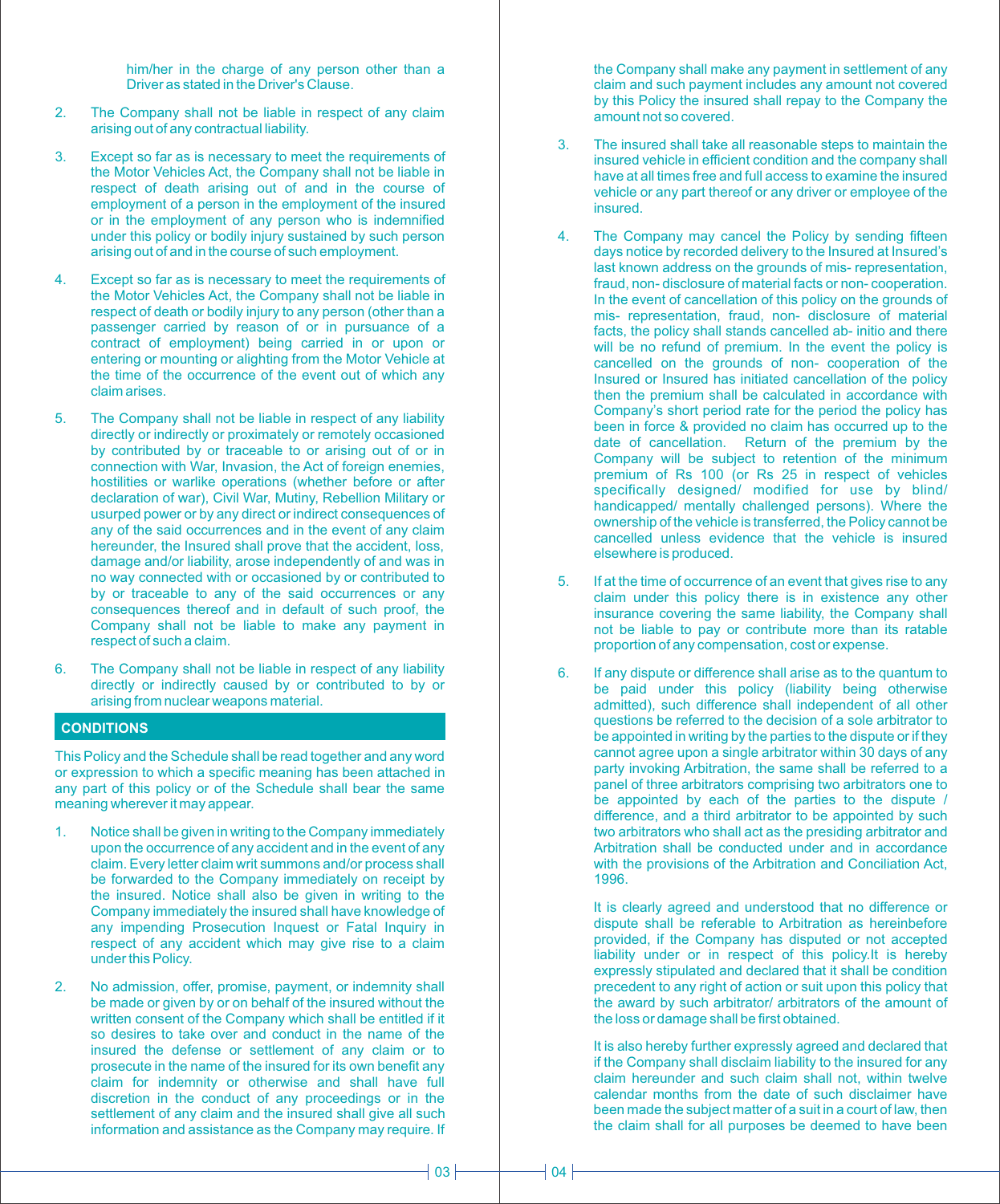abandoned and shall not thereafter be recoverable hereunder.

- 7. The due observance and fulfillment of the terms, conditions and endorsement of this Policy in so far as they relate to anything to be done or complied with by the insured and the truth of the statements and answers in the said proposal shall be conditions precedent to any liability of the Company to make any payment under this Policy.
- 8. In the event of the death of the sole insured, this policy will not immediately lapse but will remain valid for a period of three months from the date of the death of insured or until the expiry of this policy (whichever is earlier). During the said period, legal heir(s) of the insured to whom the custody and use of the Motor Vehicle passes may apply to have this Policy transferred to the name(s) of the heir(s) or obtain a new insurance policy for the Motor Vehicle.

Where such legal heir(s) desire(s) to apply for transfer of this policy or obtain a new policy for the vehicle such heir(s) should make an application to the Company accordingly within the aforesaid period. All such applications should be accompanied by:-

- a) Death Certificate in respect of the insured
- b) Proof of title to the vehicle
- c) Original Policy.

#### **Grievance Clause**

The Grievance Redressal Cell of the Company looks into complaints from policyholders. If the Insured has a grievance that the Insured wishes the Company to redress, the Insured may reach us at Toll Free 18003009.

| Website<br>- 11                         | https://reliancegeneral.co.in                                                                                                                                  |
|-----------------------------------------|----------------------------------------------------------------------------------------------------------------------------------------------------------------|
| e-mail                                  | : rgicl.services@relianceada.com                                                                                                                               |
| <b>Telephone</b>                        | $: 1800 - 3009$                                                                                                                                                |
| Post/Courier                            | : Any branch office, the<br>correspondence address, during<br>normal business hours                                                                            |
| Write to us at<br>(Correspondence Only) | : Reliance General Insurance,<br>Correspondence Unit, 301-302,<br>Corporate House RNT Marg.<br>Opp. Jhabua Tower, Indore,<br>Madhya Pradesh, India -<br>452001 |

For further details on Grievance redressal procedure please refer:

https://reliancegeneral.co.in/Insurance/About-Us/Grievance-Redressal.aspx

If the Policyholder is not satisfied with the Company's redressal of the Policyholder's grievance through one of the above methods, the Policyholder may approach the nearest Insurance Ombudsman for resolution of the grievance.The contact details of Ombudsman offices are mentioned below:

| <b>Ombudsman Office</b>                                                                |                                                                                                                                                                                                                                                                                                     |  |
|----------------------------------------------------------------------------------------|-----------------------------------------------------------------------------------------------------------------------------------------------------------------------------------------------------------------------------------------------------------------------------------------------------|--|
| <b>Jurisdiction</b>                                                                    | <b>Office Address</b>                                                                                                                                                                                                                                                                               |  |
| Gujarat,<br>Dadra & Nagar<br>Haveli.<br>Daman and<br>Diu.                              | <b>AHMEDABAD - Shri Kuldip Singh</b><br>Office of the Insurance Ombudsman,<br>Jeevan Prakash Building, 6th floor,<br><b>Tilak Marg, Relief Road.</b><br>Ahmedabad - 380 001.<br>Tel.: 079 - 25501201/02/05/06<br>Email: bimalokpal.ahmedabad@ecoi.co.in                                             |  |
| Karnataka                                                                              | <b>BENGALURU - Smt. Neerja Shah</b><br>Office of the Insurance<br>Ombudsman, Jeevan Soudha Building, PID<br>No. 57-27-N-19Ground Floor, 19/19, 24th<br>Main Road, JP Nagar, Ist Phase,<br>Bengaluru - 560 078.<br>Tel.: 080 - 26652048 / 26652049<br>Email: bimalokpal.bengaluru@ecoi.co.in         |  |
| <b>Madhya</b><br>Pradesh<br>Chattisgarh                                                | <b>BHOPAL - Shri Guru Saran Shrivastava</b><br>Office of the Insurance Ombudsman.<br>Janak Vihar Complex, 2nd Floor,<br>6, Malviya Nagar, Opp. Airtel Office,<br>Near New Market, Bhopal - 462 003.<br>Tel.: 0755 - 2769201 / 2769202<br>Fax: 0755 - 2769203<br>Email: bimalokpal.bhopal@ecoi.co.in |  |
| Orissa                                                                                 | <b>BHUBANESHWAR-</b><br>Shri Suresh Chandra Panda<br>Office of the Insurance Ombudsman.<br>62, Forest park,<br>Bhubneshwar - 751 009.<br>Tel.: 0674 - 2596461 /2596455<br>Fax: 0674 - 2596429<br>Email: bimalokpal.bhubaneswar@ecoi.co.i<br>n                                                       |  |
| Punjab,<br>Haryana,<br><b>Himachal</b><br>Pradesh.<br>Jammu<br>&Kashmir.<br>Chandigarh | <b>CHANDIGARH-</b><br>Dr. Dinesh Kumar Verma<br>Office of the Insurance Ombudsman,<br>S.C.O. No. 101, 102 & 103, 2nd Floor,<br>Batra Building, Sector 17 - D,<br>Chandigarh - 160 017.<br>Tel.: 0172 - 2706196 / 2706468<br>Fax: 0172 - 2708274<br>Email: bimalokpal.chandigarh@ecoi.co.in          |  |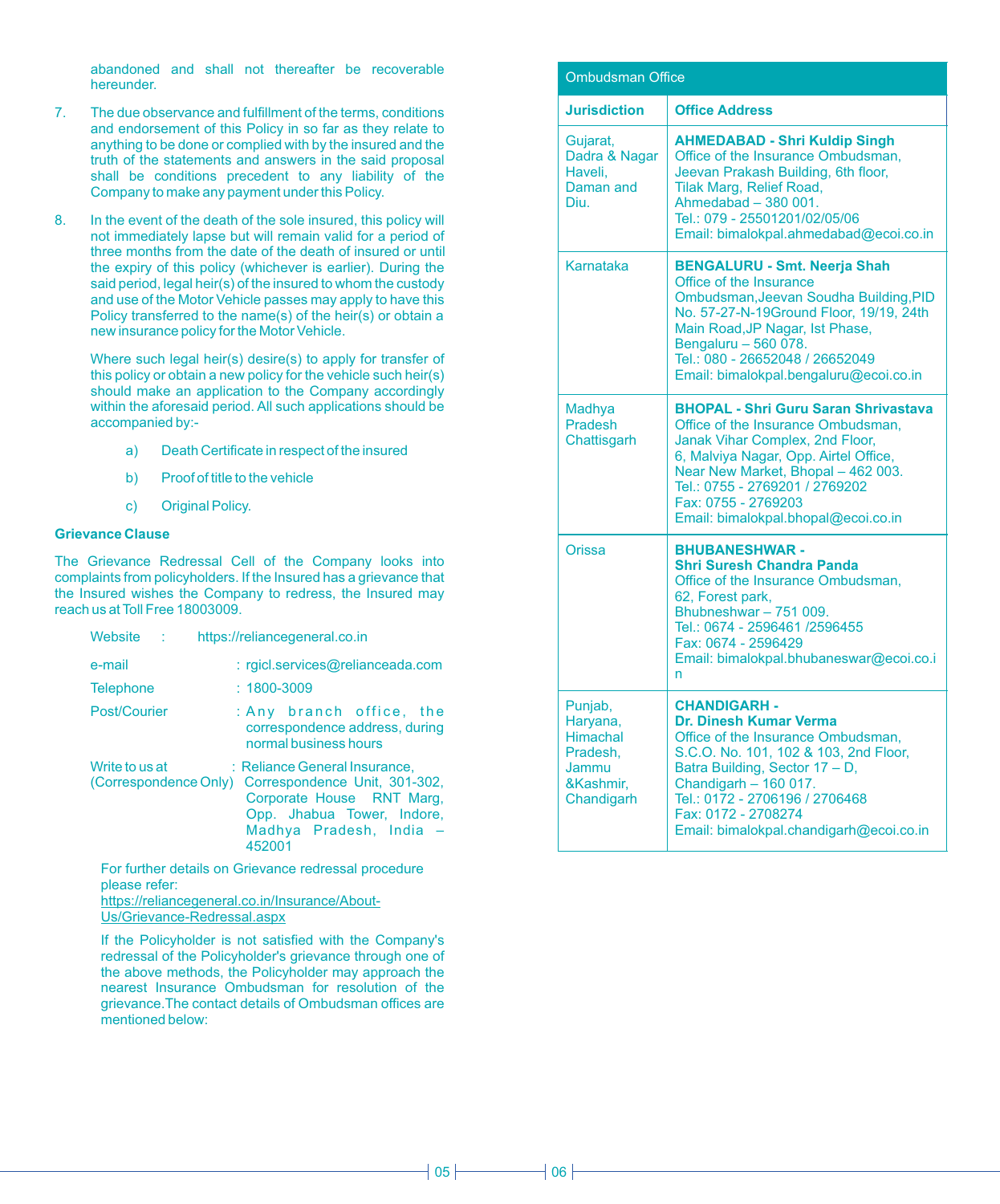| <b>Ombudsman Office</b>                                                                                 |                                                                                                                                                                                                                                                                                                                   |
|---------------------------------------------------------------------------------------------------------|-------------------------------------------------------------------------------------------------------------------------------------------------------------------------------------------------------------------------------------------------------------------------------------------------------------------|
| <b>Tamil Nadu.</b><br>Pondicherry<br><b>Town and</b><br>Karaikal (which<br>are part of<br>Pondicherry)  | <b>CHENNAI - Shri M. Vasantha Krishna</b><br>Office of the Insurance Ombudsman.<br>Fatima Akhtar Court, 4th Floor, 453,<br>Anna Salai, Teynampet,<br>CHENNAI - 600 018.<br>Tel.: 044 - 24333668 / 24335284<br>Fax: 044 - 24333664<br>Email: bimalokpal.chennai@ecoi.co.in                                         |
| <b>Delhi</b>                                                                                            | <b>DELHI - Shri Sudhir Krishna</b><br>Office of the Insurance Ombudsman.<br>2/2 A, Universal Insurance Building,<br>Asaf Ali Road.<br>New Delhi - 110 002.<br>Tel.: 011 - 23232481/23213504<br>Email: bimalokpal.delhi@ecoi.co.in                                                                                 |
| Assam,<br>Meghalaya,<br>Manipur,<br>Mizoram,<br><b>Arunachal</b><br>Pradesh,<br>Nagaland and<br>Tripura | <b>GUWAHATI - Shri Kiriti .B. Saha</b><br>Office of the Insurance Ombudsman,<br>Jeevan Nivesh, 5th Floor,<br>Nr. Panbazar over bridge, S.S. Road,<br>Guwahati - 781001(ASSAM).<br>Tel.: 0361 - 2632204 / 2602205<br>Email: bimalokpal.guwahati@ecoi.co.in                                                         |
| Andhra<br>Pradesh,<br>Telangana,<br><b>Yanam and</b><br>part of Territory<br>of Pondicherry.            | <b>HYDERABAD - Shri I. Suresh Babu</b><br>Office of the Insurance Ombudsman,<br>6-2-46, 1st floor, "Moin Court",<br>Lane Opp. Saleem Function Palace,<br>A. C. Guards, Lakdi-Ka-Pool,<br>Hyderabad - 500 004.<br>Tel.: 040 - 67504123 / 23312122<br>Fax: 040 - 23376599<br>Email: bimalokpal.hyderabad@ecoi.co.in |
| Rajasthan                                                                                               | <b>JAIPUR - Smt. Sandhya Baliga</b><br>Office of the Insurance Ombudsman,<br>Jeevan Nidhi - Il Bldg., Gr. Floor,<br>Bhawani Singh Marg,<br>Jaipur - 302 005.<br>Tel.: 0141 - 2740363<br>Email: Bimalokpal.jaipur@ecoi.co.in                                                                                       |
| Kerala,<br>Lakshadweep,<br>Mahe-a part of<br>Pondicherry.                                               | <b>ERNAKULAM - Ms. Poonam Bodra</b><br>Office of the Insurance Ombudsman,<br>2nd Floor, Pulinat Bldg.,<br>Opp. Cochin Shipyard, M. G. Road,<br>Ernakulam - 682 015.<br>Tel.: 0484 - 2358759 / 2359338<br>Fax: 0484 - 2359336<br>Email: bimalokpal.ernakulam@ecoi.co.in                                            |
| West Bengal,<br>Sikkim.<br>Andaman<br>&Nicobar<br>Islands.                                              | <b>KOLKATA - Shri P. K. Rath</b><br>Office of the Insurance Ombudsman,<br>Hindustan Bldg. Annexe, 4th Floor,<br>4, C.R. Avenue,<br>KOLKATA - 700 072.<br>Tel.: 033 - 22124339 / 22124340<br>Fax: 033 - 22124341<br>Email: bimalokpal.kolkata@ecoi.co.in                                                           |

# Ombudsman Office

| <b>Districts of</b><br>Uttar Pradesh:<br>Laitpur, Jhansi,<br>Mahoba,<br>Hamirpur,<br>Banda.<br>Chitrakoot,<br>Allahabad,<br>Mirzapur,<br>Sonbhabdra,<br>Fatehpur,<br>Pratapgarh,<br>Jaunpur, Varan<br>asi, Gazipur,<br>Jalaun,<br>Kanpur,<br>Lucknow,<br>Unnao,<br>Sitapur,<br>Lakhimpur,<br>Bahraich,<br>Barabanki.<br>Raebareli,<br>Sravasti,<br>Gonda,<br>Faizabad,<br>Amethi.<br>Kaushambi,<br>Balrampur,<br>Basti,<br>Ambedkarnaga<br>r, Sultanpur,<br>Maharajgang,<br>Santkabirnagar<br>, Azamgarh,<br>Kushinagar,<br>Gorkhpur,<br>Deoria, Mau,<br>Ghazipur,<br>Chandauli,<br>Ballia,<br>Sidharathnagar | <b>LUCKNOW-</b><br><b>Shri Justice Anil Kumar Srivastava</b><br>Office of the Insurance Ombudsman,<br>6th Floor, Jeevan Bhawan, Phase-II,<br>Nawal Kishore Road, Hazratgani.<br>Lucknow - 226 001.<br>Tel.: 0522 - 2231330 / 2231331<br>Fax: 0522 - 2231310<br>Email: bimalokpal.lucknow@ecoi.co.in |
|---------------------------------------------------------------------------------------------------------------------------------------------------------------------------------------------------------------------------------------------------------------------------------------------------------------------------------------------------------------------------------------------------------------------------------------------------------------------------------------------------------------------------------------------------------------------------------------------------------------|-----------------------------------------------------------------------------------------------------------------------------------------------------------------------------------------------------------------------------------------------------------------------------------------------------|
| Goa,<br><b>Mumbai</b><br><b>Metropolitan</b><br>Region<br>excluding Navi<br><b>Mumbai</b><br>&Thane                                                                                                                                                                                                                                                                                                                                                                                                                                                                                                           | <b>MUMBAI - Shri Milind A. Kharat</b><br>Office of the Insurance Ombudsman.<br>3rd Floor, Jeevan Seva Annexe,<br>S. V. Road, Santacruz (W),<br>Mumbai - 400 054.<br>Tel.: 022 - 26106552 / 26106960<br>Fax: 022 - 26106052<br>Email: bimalokpal.mumbai@ecoi.co.in                                   |